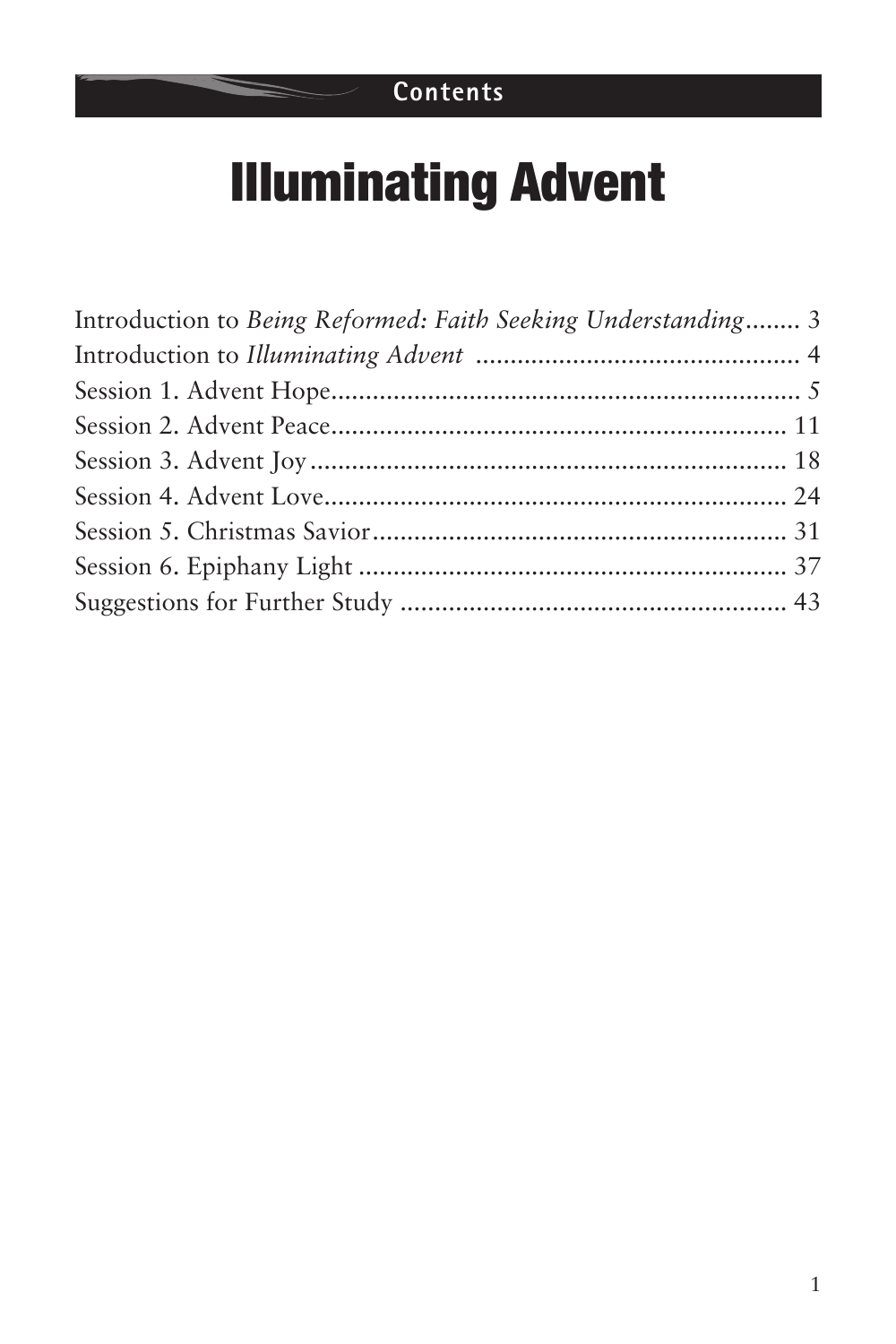#### **Session 1**

# Advent Hope

## Scripture

**Jeremiah 33:14–16** God promises a righteous branch from the line of David who will bring the people safety and hope.

**Romans 8:18–25** The future glory of God will be revealed through hope that saves us.

**1 Peter 1:3–9** We have a living hope of salvation through the resurrection of Jesus Christ.

## Prayer

O faithful God, in the midst of the darkness of despair, anxiety, or sadness, you bring hope. During long ages your people looked for your promise. They lived toward your word for deliverance, liberation, and safety. We now look and live as well. In Jesus Christ you are the God of hope. We receive all your blessings in him. We look toward your future saved by his life, death, and resurrection. We anticipate the future glory yet to be revealed. We believe your word. We live in faith. We abound in hope! Hear our prayer through Christ. Amen.

### Introduction

In the weeks before Christmas, the church celebrates Advent. This season gets its name from the Latin term *adventus*, meaning "coming." It is a season when the church prepares for Christmas Day—the great celebration of God the Savior coming to us in Jesus Christ. But the four Sundays before Christmas Day also mark a time of waiting and anticipation as the church looks with longing for Christ's return to reign in glory.

Advent anticipation is often marked in churches by decorations, all the trappings for celebrating Christmas. Many churches feature an Advent wreath. Four candles are set in a circle, often with three purple candles and one that is pink. In the center is the white candle that symbolizes Jesus Christ and is lit on Christmas Eve or Christmas Day. At the beginning of worship during Advent Sundays, a Scripture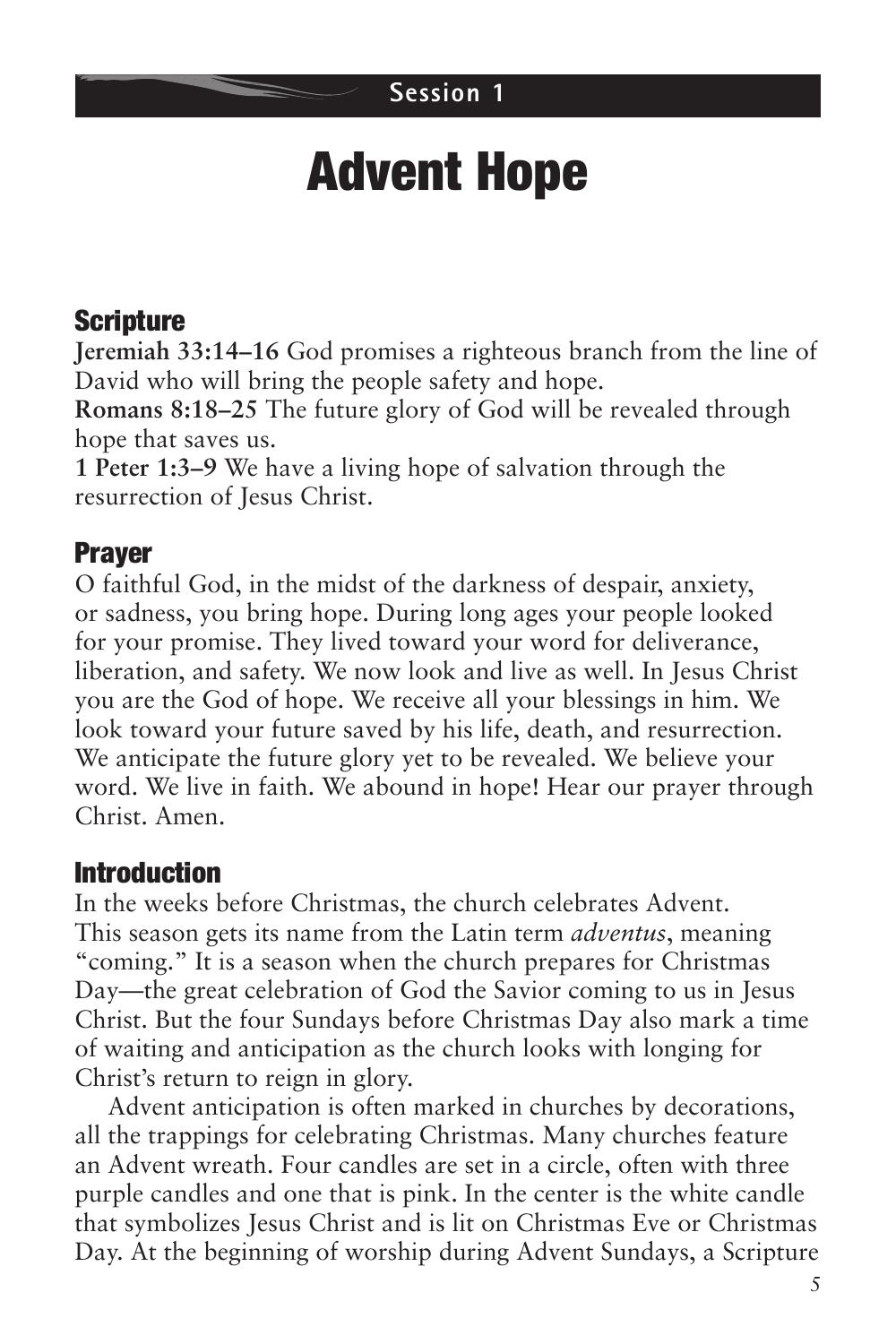reading and prayer are often offered as one of the Advent candles is lit. Each week we can see by the lit candles how close we are getting to Christmas day. The Advent wreath is thus a calendar of Advent, marking the time as the church waits for the coming of the Messiah, Jesus Christ.

In contemporary practice, each of the Advent Sundays is often associated with a theme that captures one dimension of Advent. The four themes are hope, peace, joy, and love. As we wait for Christ's coming, we focus on what Advent brings as Christ comes. These rich biblical and theological terms center us on the message we proclaim as we tell the world of the birth of our Lord and Savior, Jesus Christ.

On the first Sunday of Advent, the hope we have in Jesus Christ is rooted in the promises of God we find in the Old Testament. For long centuries, the people of Israel hoped for a messiah, God's "anointed one," the one God chooses to bring blessings to the people (Isaiah 9:1–7).

Our Advent journey begins in hope. Our Christian lives are lived in hope. We look to God's future as people of hope.

#### Hope in God

The ancient people of Israel were God's people. God entered into a covenant at Mt. Sinai, and in the giving of the law in the Ten Commandments (Exodus 20), God reminded the people they had received hope in being liberated from slavery in Egypt (Exodus 20:2). Then God showed the people how they were intended to live. Israel was God's "treasured possession" and a "holy nation" that lived by its trust in God's guidance and help (Exodus 19:5–6).

Israel's hope was focused on God. It had to be. With all the dangers and difficulties they faced, the people realized that only God could be their help (Psalm 124:8). The lives of the righteous people in Israel were grounded in hope. Even when they faced their darkest days, in exile in Babylon, God spoke through Jeremiah the prophet to say, "For surely I know the plans I have for you, says the LORD, plans for your welfare and not for harm, to give you a future with hope" (Jeremiah 29:11; cf. 31:17). This promise of God was a certainty for the people, no matter how difficult their circumstances. The prayer of Israel was the prayer of the psalmist: "Let your steadfast love, O LORD, be upon us, even as we hope in you" (Psalm 33:22).

The promise to Israel was that the future belongs to God. The people can hope because of what God can do. Hope brings confidence in God's protection and help. The people trusted the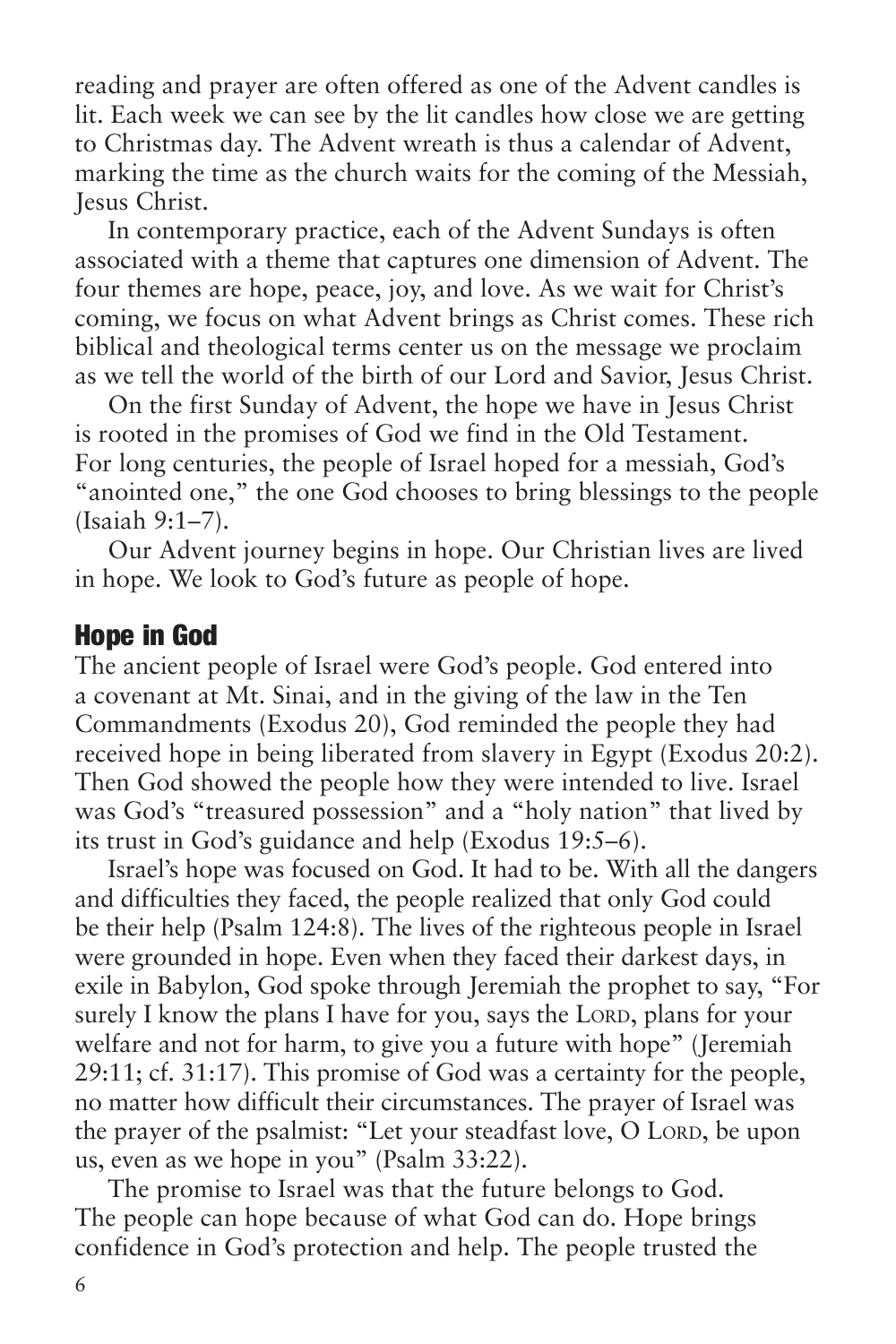character of the God who established covenants and promised good to the people, the God who out of steadfast love and faithfulness continually gave to the people in the present.

*The promise to Israel was that the future belongs to God. The people can hope because of what God can do. Hope brings confidence in God's protection and help.*

We find three elements combined in the hope Israel had

in God: expectation of the future, trust, and patience in waiting. These features are combined in the promise God made to Jeremiah of one who brings hope to Israel, a "righteous Branch" from the line of David. This is one who will "execute justice and righteous in the land." This one brings the days when "Judah will be saved and Jerusalem will live in safety." This one "will be called: 'The LORD is our righteousness'" (Jeremiah 33:14–16).

Israel expected a coming king from the line of King David, to whom God had promised that his offspring would be "made sure forever" (2 Samuel 7:16; cf. vv. 1–17). This coming king would reign in righteousness, in a time of peace where salvation would extend to the world. $1$ 

This coming "messiah" or "anointed one" was expected throughout Israel's generations. The people trusted God's promise would come true. They lived from this hope. Even as they waited patiently and expectantly through the generations, Israel hoped in God and believed the promise of the Coming One who would establish a messianic age. This vision was captured in God's word to the prophet Habakkuk, a vision of the time when "the earth will be filled with the knowledge of the glory of the LORD, as the waters cover the sea" (Habakkuk 2:14).

#### Hope in Jesus Christ

Advent is the season when the church listens to the Old Testament Scriptures as they express hope in God and anticipate God's coming future. The promises given in the Hebrew Scriptures are not only for the people of Israel but for us as Christians as well. We too hope in God and wait with patience and expectancy, trusting God's future reign to come.

In Advent, we hear of hope in God, and we anticipate the coming of the One who we believe fulfills all hope and prophecies: Jesus Christ.

<sup>1.</sup> Old Testament prophecies of the future Davidic king include Isaiah 7:14; 11:1–9; Ezekiel 17:22–24; Micah 5:1–3; Zechariah 9:9–10.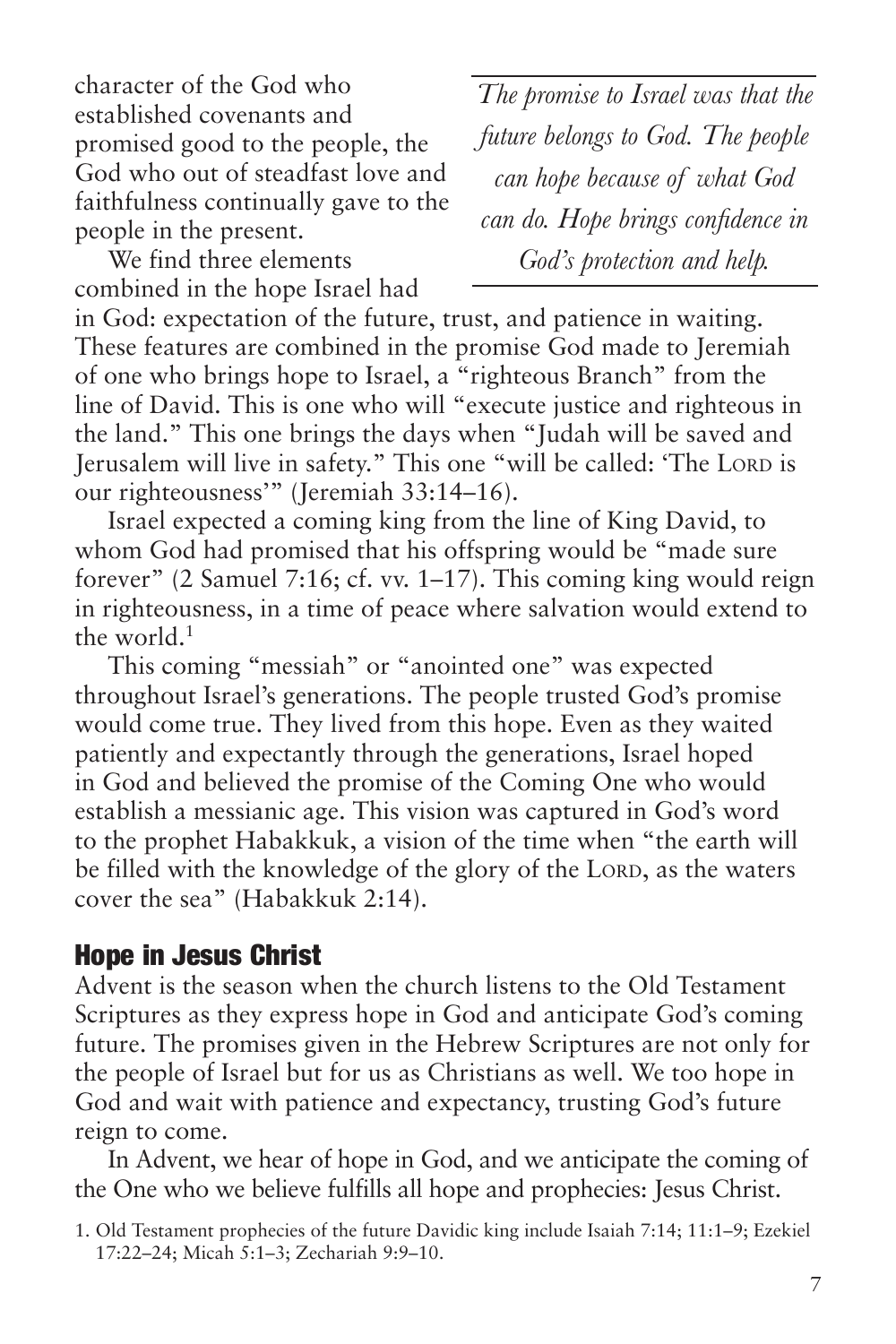The Christian church has seen Jesus Christ to be God's Messiah, the "anointed One" from the line of King David who has come to establish God's future kingdom—here in the present and in the days to come. We confess with the apostle Peter who, when Jesus asked him, "Who do you say that I am?' Simon Peter answered, 'You are

*Our Christian faith is based on Jesus as the Christ, the "coming king," in whom we now place our hope.*

the Messiah [Christ], the Son of the living God'" (Matthew 16:16). Our Christian faith is based on Jesus as the Christ, the "coming king," in whom we now place our hope. As the apostle Paul put it, quoting Isaiah, "'The root of Jesse shall

come, the one who rises to rule the Gentiles; in him the Gentiles shall hope'" (Romans 15:12; cf. Isaiah 11:10).

Advent is the time when Christians look to Jesus Christ, in whom all the promises of God find their fulfillment (2 Corinthians 1:20). God is our hope; Christ is our hope. For us in the church, the promise of Isaiah 7:14 is fulfilled in Jesus: " 'Look, the virgin shall conceive and bear a son, and they shall name him Emmanuel,' which means, 'God is with us' " (Matthew 1:23).

Why do we hope in Jesus Christ? In the New Testament, hope in Christ has three dimensions: past, present, and future.

*Past.* Christian hope is grounded in the life, death, and resurrection of Jesus Christ. By the death of Christ our sin is forgiven, and we are reconciled with God. As Paul put it, "For if while we were enemies, we were reconciled to God through the death of his Son, much more surely, having been reconciled, will we be saved by his life" (Romans 5:10). Our salvation is possible because of Christ's death to save us. As the hymn puts it, "My hope is built on nothing less than Jesus' blood and righteousness."2

*Present.* Christian hope now is a "living hope" that comes "through the resurrection of Jesus Christ from the dead" (1 Peter 1:3). The church's hope is alive and lived out in its ministries because Jesus Christ is alive and is with the church through the Holy Spirit. Advent is a time to wait in watchful anticipation for the coming of the Son of God who is "God with us" and who is always with us (Matthew 28:20).

*Future.* Christian hope, grounded in the living Christ, anticipates the future glory to be revealed. As Paul put it, "For in hope we were

<sup>2. &</sup>quot;My Hope Is Built on Nothing Less," *Presbyterian Hymnal* (Louisville, KY: Westminster John Knox Press, 1990), no. 379.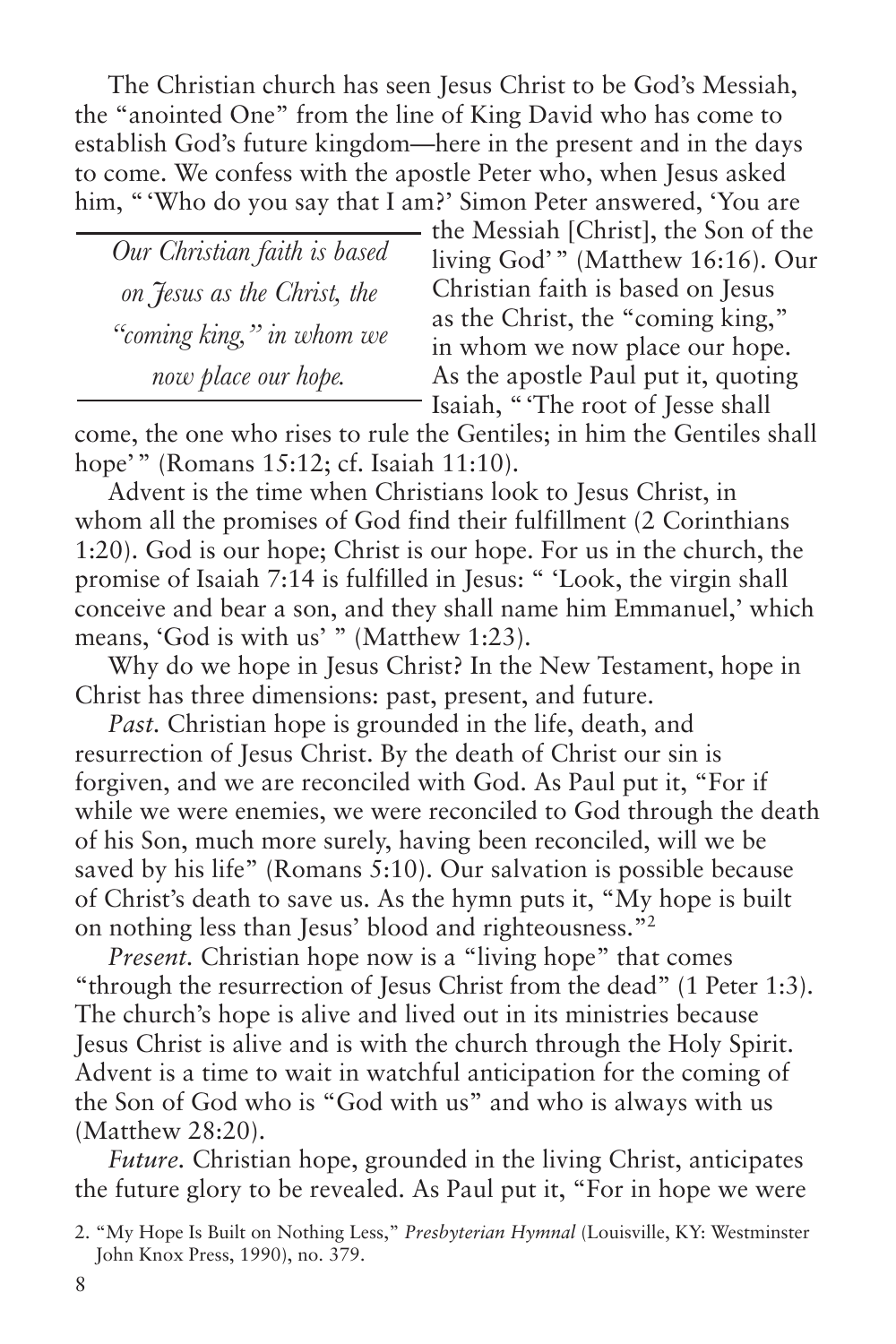saved. . . . if we hope for what we do not see, we wait for it with patience" (Romans 8:24–25). The fullness of salvation and God's coming reign will come when God wills. Till then, we anticipate the coming kingdom and work for it, but we wait patiently—in hope.

#### Hope for Us

On the first Sunday in Advent, we hope. We have a lot of dreams and desires for ourselves, our families, for others, and for the world. There are things we wish to be true and "hope" will be true.

Christian hope encompasses what we wish but brings our hopes and desires within the circle of the hope we have in God and in Jesus Christ. Through the Holy Spirit of God, all God has done and will do becomes open for us. All we wish and hope for becomes part of God's work in this world and God's loving presence with us in Jesus Christ. So while our own hopes are real and important, they also point beyond themselves to the hope we have in Jesus Christ as we in the church seek to be Christ's disciples.

In Advent, we prepare to celebrate the "coming" of Jesus Christ into our world. But Advent is also a time when the church looks to the future and to the "second Advent" or "second coming of Christ." We affirm in the Apostles' Creed that Christ will "come again, to judge the quick [living] and the dead." The first Sunday of Advent points us toward "the blessed hope and the manifestation of the glory of our great God and Savior, Jesus Christ" (Titus 2:13).

Christians often speculate about the "second coming" of Christ, trying to figure out the "signs of the time" and to see if current events signal that Christ's return to earth is near. Yet this focus is misguided. What we do know of Christ's second coming is that no one knows "that day or hour" (Mark 13:32). Jesus will return at an "unexpected hour" (Luke 12:40). What the church has always believed is that the second coming is imminent—it can happen at any time; but it may not be immediate—it may happen far into the future. The emphasis in the Gospels is on watchfulness and wakefulness (Matthew 24:42; Mark 13:37), being ready—at any time—for Christ to return.

Christ's advent means hope for us, every day. We celebrate Christ's coming into the world at Christmas, to live and die and be raised again to forgive our sins and give us new life—"eternal life" (John 3:16) lived in the presence of God by the power of the Holy Spirit. No matter how dark our days or how apparently hopeless our situations may be, our hope is in Jesus Christ who is with us and